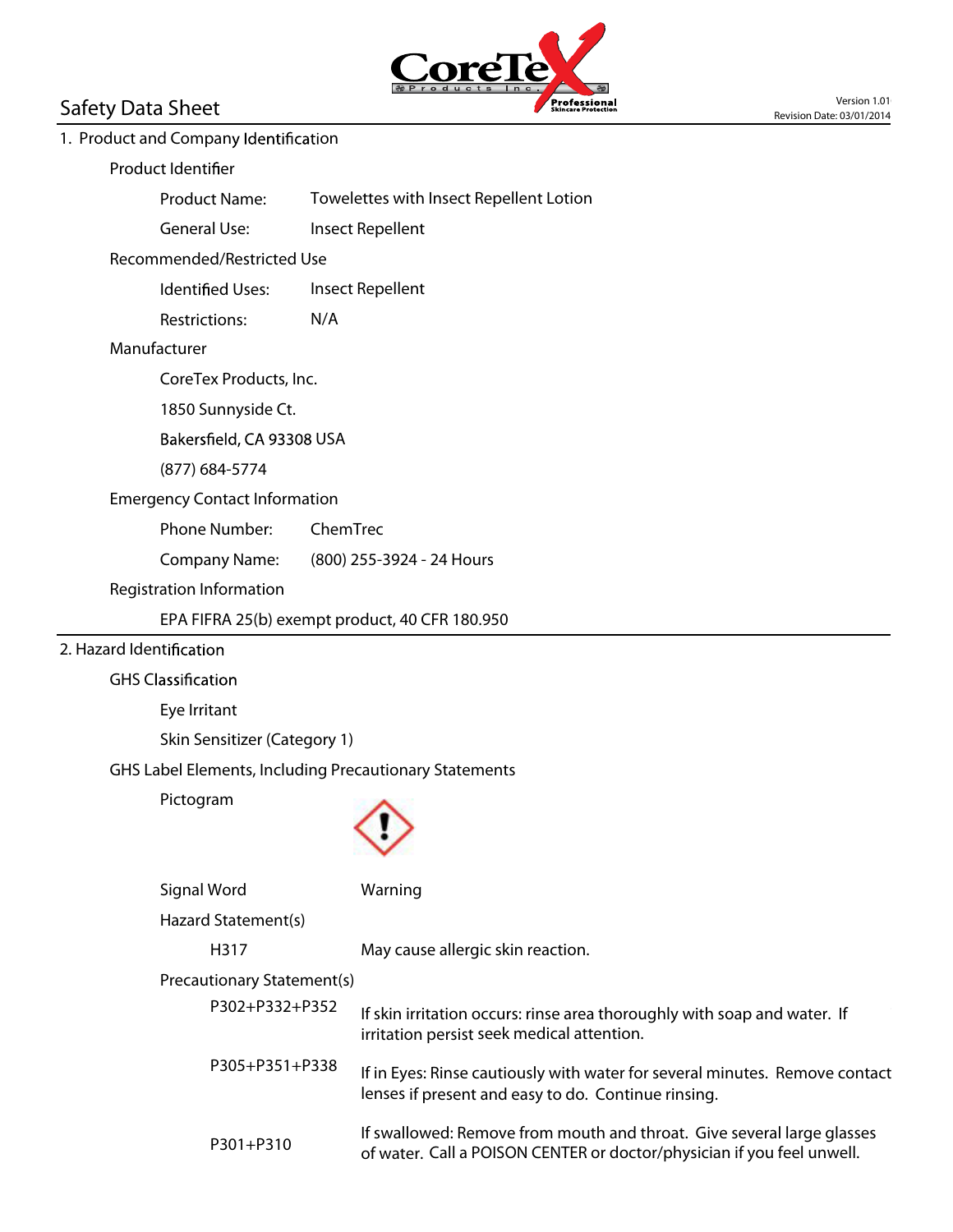#### P304+P341

If inhaled: Existing asthma may be irritated if known floral allergies. If breathing is difficult, remove to fresh air and keep at rest in a position comfortable for breathing.

# **HMIS Classification**

| Health Hazard:           |   |
|--------------------------|---|
| Flammability:            | 0 |
| Physical Hazards:        | 0 |
| NFPA Rating              |   |
| Health Hazard:           | 1 |
| Fire:                    | 0 |
| <b>Reactivity Hazard</b> | 0 |
| Other Hazards            |   |

N/A

#### **3. Composition/Information on Ingredients**

| <b>Chemical Name</b>  | Volume % | <b>CAS Number</b> |
|-----------------------|----------|-------------------|
| lGeraniol             | 20.00    | $106 - 24 - 1$    |
| Soybean Oil           | 5.00     | 8001-22-7         |
| Mint Oil              | 0.45     | 6891718-0         |
| <b>Rosemary Oil</b>   | 0.40     | 8000-25-7         |
| <b>I</b> Geranium Oil | 0.05     | 8000-46-2         |

## **4. First Aid Measures**

**Description of First Aid Measures**

| <b>Inhalation</b> | If irritation occurs, move person to fresh air.                                                                                                             |
|-------------------|-------------------------------------------------------------------------------------------------------------------------------------------------------------|
|                   | Skin Contact Flush with warm water and soap. If irritation persists, seek medical attention.                                                                |
| Eye Contact       | Flush thoroughly with clean water for 15 minutes. If contact lenses are used, remove<br>remove lenses and clean lenses thoroughly with clean water as well. |
| Ingestion         | Remove from mouth or throat. Give several glasses of water. Seek medical attention if<br>feeling unwell.                                                    |

# **5. Firefighting Measures**

| Suitable Extinguishing Media                | Water, Foam                                          |
|---------------------------------------------|------------------------------------------------------|
| Unsuitable Extinguishing Media              | N/A                                                  |
| Specific Hazards Arising from the Chemical  | Combustion Products: Carbon dioxide, carbon monoxide |
| Special Protective Actions for Firefighters | N/D                                                  |

**6. Accidental Release Measures**

Personal Precautions, Protective Equipment and Emergency Procedures

N/A

Environmental Precautions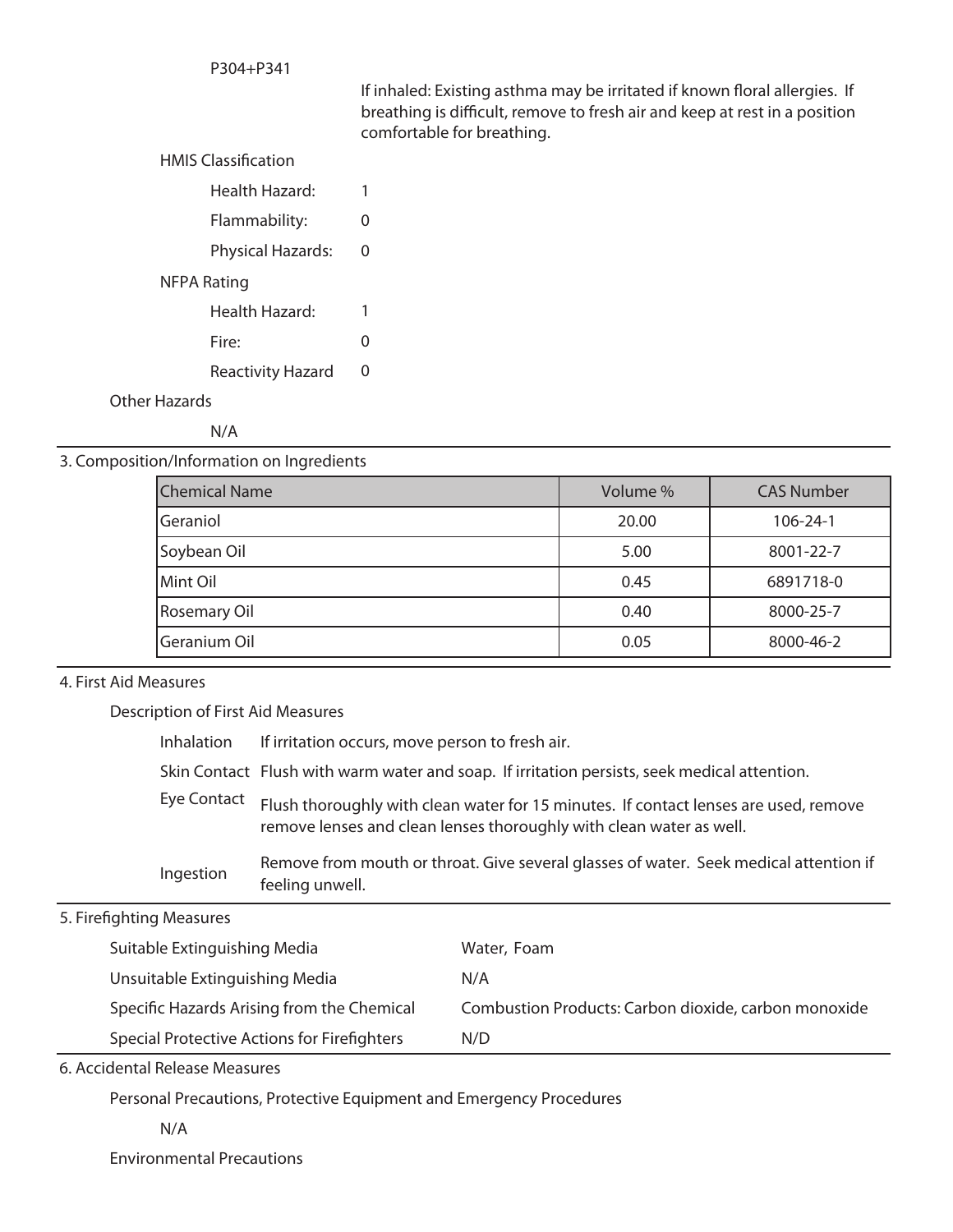| N/A                                                                        |
|----------------------------------------------------------------------------|
| Methods and Materials for Containment and Cleaning Up                      |
| Small Spills: Mop Up                                                       |
| Large Spills: Dike area, pump to a intact container                        |
| Cleanup Procedures: Mop up                                                 |
| 7. Handling and Storage                                                    |
| Precautions for Safe Handling                                              |
| Leave in containers and cartons.                                           |
| Conditions for Safe Storage, Including any Incompatibilities               |
| Store in a cool dry place. Avoid freezing or abnormally high temperatures. |
| 8. Exposure Controls/Personal Protection                                   |

Control Parameters

# **9. Physical and Chemical Properties**

| <b>Physical State</b>              | Emulsion                                                                                                              |
|------------------------------------|-----------------------------------------------------------------------------------------------------------------------|
| Color                              | Off-White, Cream colored                                                                                              |
| Odor                               | Rose-like                                                                                                             |
| <b>Odor Threshold</b>              | N/D                                                                                                                   |
| pH                                 | <b>Neutral</b>                                                                                                        |
| <b>Specific Gravity</b>            | 0.975-0.985                                                                                                           |
| Melting Point/Freezing Point       | N/D                                                                                                                   |
| <b>Initial Boiling Point</b>       | 100°C                                                                                                                 |
| <b>Flash Point</b>                 | N/D                                                                                                                   |
| Flammability (solid/gas)           | N/A                                                                                                                   |
| Vapor Pressure                     | 17.2 mmHg @ 20C                                                                                                       |
| Vapor Density (Air=1)              | $0.61 - 0.63$                                                                                                         |
| <b>Relative Density</b>            | N/D                                                                                                                   |
| <b>Water Solubility</b>            | Complete                                                                                                              |
| <b>Auto-Ignition Temperature</b>   | N/A                                                                                                                   |
| <b>Decomposition Temperature</b>   | N/D                                                                                                                   |
| Viscosity                          | N/D                                                                                                                   |
| 10. Stability and Reactivity       |                                                                                                                       |
| <b>Chemical Stability</b>          | Stable when stored in sealed container at normal temperatures and<br>in a suitable location.                          |
| Possibility of Hazardous Reactions | Hazadous polymerization will not occur.                                                                               |
| <b>Conditions to Avoid</b>         | Avoid direct sunlight and moisture. Avoid heat and freezing<br>conditions. Avoid storage with incompatible materials. |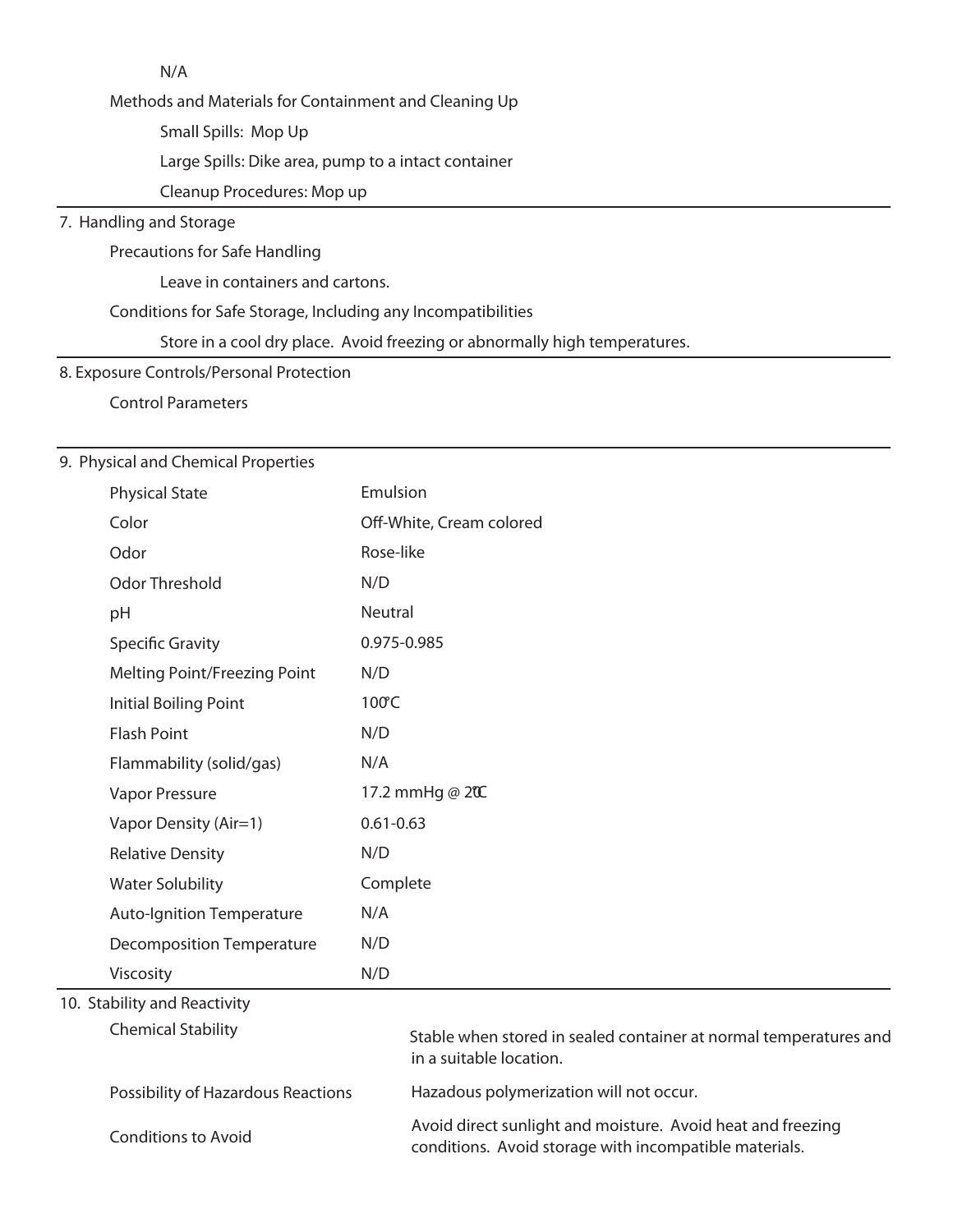| Incompatible Materials                                              | Acids, salts, quarternary compounds.                                                                                                        |
|---------------------------------------------------------------------|---------------------------------------------------------------------------------------------------------------------------------------------|
| <b>Hazardous Decompostion Products</b>                              | N/A                                                                                                                                         |
| 11. Toxicological Information                                       |                                                                                                                                             |
| <b>Acute Toxicity</b>                                               |                                                                                                                                             |
| Dermal LD <sub>50</sub><br>N/D                                      |                                                                                                                                             |
| Oral $LD_{50}$<br>N/D                                               |                                                                                                                                             |
| Inhalation $Lc_{50}$<br>N/D                                         |                                                                                                                                             |
| Chronic                                                             |                                                                                                                                             |
| None known                                                          |                                                                                                                                             |
| Respiratory or Skin Sensitization                                   |                                                                                                                                             |
| N/D                                                                 |                                                                                                                                             |
| Carcinogenicity                                                     |                                                                                                                                             |
| This product is not classified as a carcinogen by NTP, IARC or OSHA |                                                                                                                                             |
| <b>Reproductive Toxicit</b>                                         |                                                                                                                                             |
| None Known                                                          |                                                                                                                                             |
| <b>Teratogenic Effects</b>                                          |                                                                                                                                             |
| None Known                                                          |                                                                                                                                             |
| Mutagenicity                                                        |                                                                                                                                             |
| None Known                                                          |                                                                                                                                             |
| 12. Ecological Information                                          |                                                                                                                                             |
| <b>Environmental Data</b>                                           |                                                                                                                                             |
| No data available. Product completely biodegradable.                |                                                                                                                                             |
| 13. Disposal Considerations                                         |                                                                                                                                             |
| <b>Disposal Methods</b>                                             | Observe all Federal, Provincial, State and Municipal regulations. If possible,<br>recycle empty container. Dispose of in sanitary landfill. |
| 14. Transport Information                                           |                                                                                                                                             |
| Non-hazardous.                                                      |                                                                                                                                             |
| 15. Regulatory Information                                          |                                                                                                                                             |
| <b>OSHA Hazard Communication Standard</b>                           | This material does not contain "Hazardous Chemicals" as defined<br>by the OSHA Hazard Communication Standard (29 CFR 1910.1200).            |
| <b>TSCA Status</b>                                                  | No data available.                                                                                                                          |
| <b>SARA 313 Components</b>                                          | Not listed                                                                                                                                  |
| California Proposition 65, Safe Drinking                            | This product contains no chemical(s) known to the State of                                                                                  |

Water and Toxic Enforcement Act of 1986 California to cause cancer or other reproductive harm.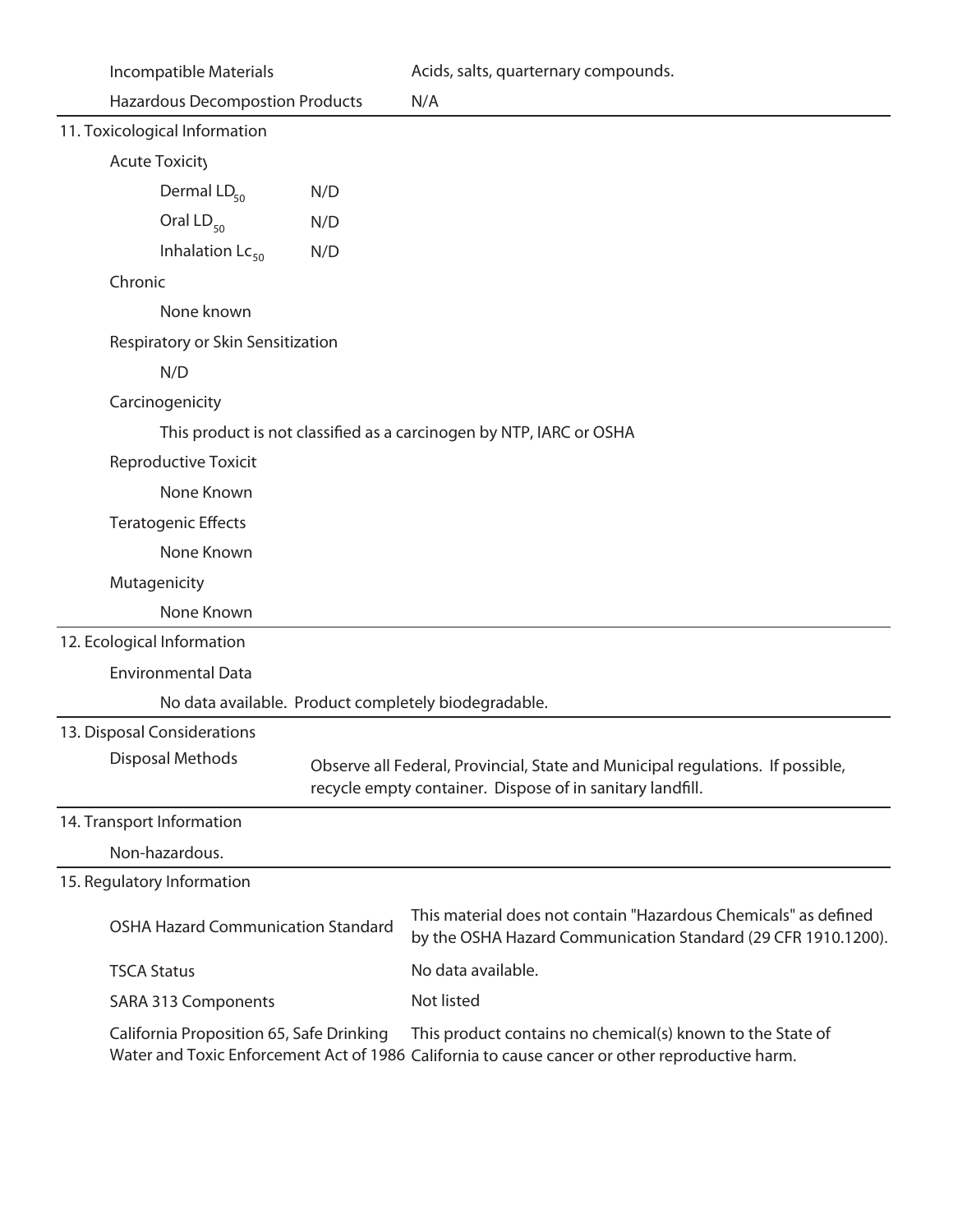# **16. Other Information**

| Prepared By                | CoreTex Products, Inc.                                                                                                                                                                                                                                                                                                                                                                                                                                                                                       |
|----------------------------|--------------------------------------------------------------------------------------------------------------------------------------------------------------------------------------------------------------------------------------------------------------------------------------------------------------------------------------------------------------------------------------------------------------------------------------------------------------------------------------------------------------|
|                            | 1850 Sunnyside Ct., Bakersfield, CA 93308                                                                                                                                                                                                                                                                                                                                                                                                                                                                    |
|                            | (877) 684-5774                                                                                                                                                                                                                                                                                                                                                                                                                                                                                               |
| Date of Latest Version     | March 1, 2014                                                                                                                                                                                                                                                                                                                                                                                                                                                                                                |
| Sections of SDS Revised    | N/A                                                                                                                                                                                                                                                                                                                                                                                                                                                                                                          |
| <b>Further Information</b> | The above information is believed to be correct but does not purport to<br>be all inclusive and shall be used only as a quide. The information in this<br>document is based on the present state of our knowlege and is<br>applicable to the product with regard to appropriate safety precautions.<br>It does not represent any quarantee of the properties of the product.<br>CoreTex Products, Inc. shall not be held liable for any damage resulting<br>from handling or from contact with this product. |